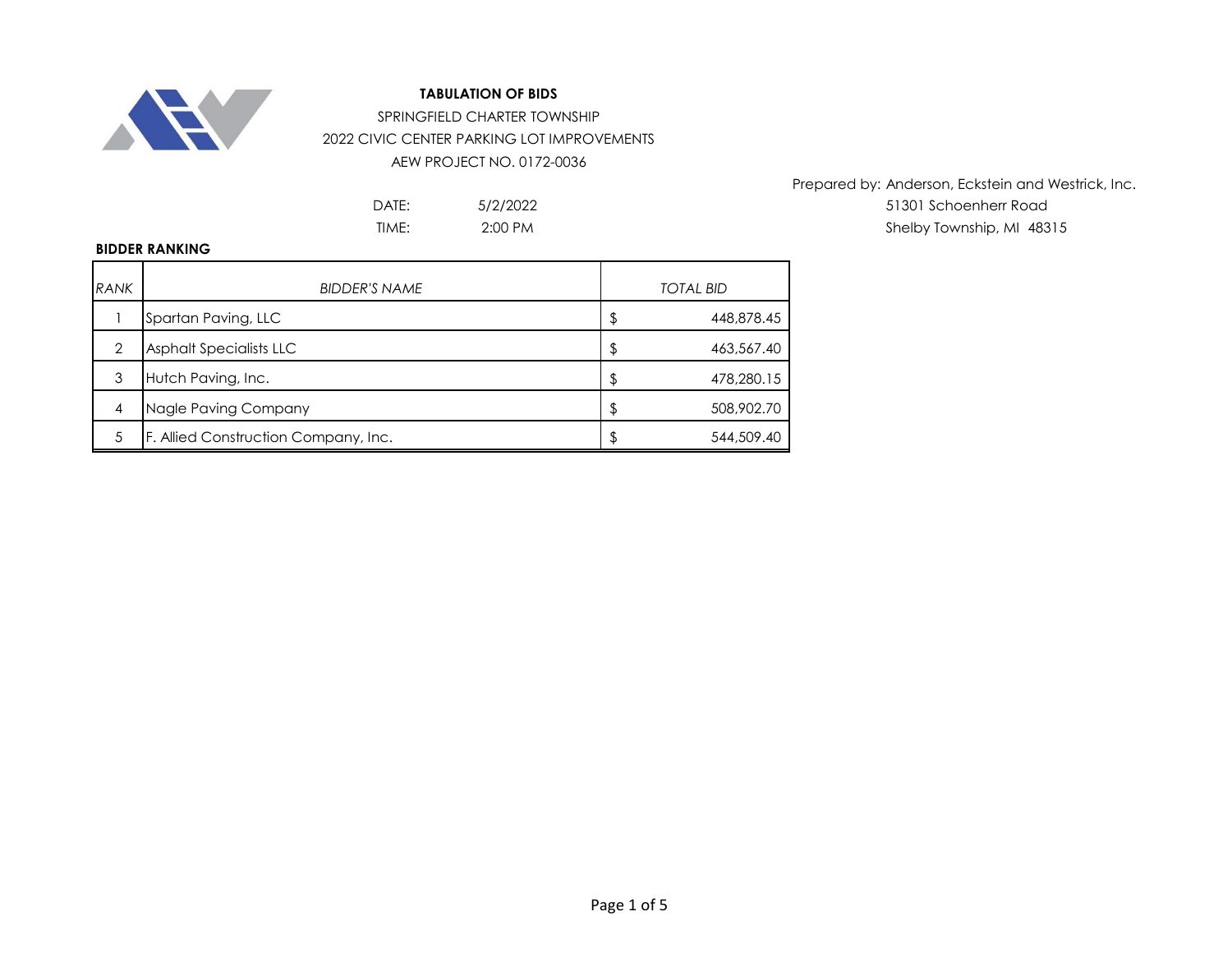|             | <b>TABULATION OF BIDS</b><br>SPRINGFIELD CHARTER TOWNSHIP |                       |       | Spartan Paving, LLC                    |            | <b>Asphalt Specialists LLC</b>        |            | Hutch Paving, Inc.                       |            |
|-------------|-----------------------------------------------------------|-----------------------|-------|----------------------------------------|------------|---------------------------------------|------------|------------------------------------------|------------|
|             | 2022 CIVIC CENTER PARKING LOT IMPROVEMENTS                |                       |       | 2300 Dixie Hwy.<br>Waterford, MI 48328 |            | 1780 E. Highwood<br>Pontiac, MI 48340 |            | 3000 E. 10 Mile Road<br>Warren, MI 48091 |            |
| Item<br>No. | AEW PROJECT NO. 0172-0036<br>Description                  | Estimated<br>Quantity | Units | Unit Price                             | Amount     | Unit Price                            | Amount     | Unit Price                               | Amount     |
| 1.          | Mobilization, Max \$34,000.00                             | $\mathbf{1}$          | LS.   | 29,500.00                              | 29,500.00  | 17,000.00                             | 17,000.00  | 15,000.00                                | 15,000.00  |
| 2.          | Tree, Rem, 6 inch to 18 inch                              | $\mathbf{1}$          | Eα    | 1,000.00                               | 1,000.00   | 2,000.00                              | 2,000.00   | 2,500.00                                 | 2,500.00   |
| 3.          | Sewer, Rem, Less than 24 inch                             | 40                    | Ft    | 15.00                                  | 600.00     | 30.00                                 | 1,200.00   | 30.00                                    | 1,200.00   |
| 4.          | Curb and Gutter, Rem                                      | 324                   | Ft    | 11.00                                  | 3,564.00   | 7.00                                  | 2,268.00   | 15.00                                    | 4,860.00   |
| 5.          | Pavt, Rem                                                 | 32                    | Syd   | 12.00                                  | 384.00     | 26.00                                 | 832.00     | 22.00                                    | 704.00     |
| 6.          | Sidewalk, Rem                                             | 143                   | Syd   | 14.00                                  | 2,002.00   | 40.00                                 | 5,720.00   | 18.00                                    | 2,574.00   |
| 7.          | Subgrade Undercutting, Type II, Modified                  | 100                   | Cyd   | 40.00                                  | 4,000.00   | 65.00                                 | 6,500.00   | 40.00                                    | 4,000.00   |
| 8.          | _Site Grading                                             | $\mathbf{1}$          | LS.   | 21,106.00                              | 21,106.00  | 28,000.00                             | 28,000.00  | 22,000.00                                | 22,000.00  |
| 9.          | Erosion Control, Inlet Protection, Fabric Drop            | 5                     | Ea    | 100.00                                 | 500.00     | 150.00                                | 750.00     | 125.00                                   | 625.00     |
| 10.         | Erosion Control, Silt Fence                               | 2,600                 | Ft    | 1.30                                   | 3,380.00   | 3.00                                  | 7,800.00   | 4.00                                     | 10,400.00  |
| 11.         | _Aggregate Base, 8 inch, Modified                         | 750                   | Syd   | 13.25                                  | 9,937.50   | 15.00                                 | 11,250.00  | 22.00                                    | 16,500.00  |
| 12.         | _Aggregate Base, Modified                                 | 150                   | Ton   | 30.75                                  | 4,612.50   | 30.00                                 | 4,500.00   | 33.00                                    | 4,950.00   |
| 13.         | Sewer, CI IV, 12 inch, Tr Det A                           | 102                   | Ft    | 76.75                                  | 7,828.50   | 65.00                                 | 6,630.00   | 125.00                                   | 12,750.00  |
| 14.         | Sewer, CI IV, 12 inch, Tr Det B                           | 57                    | Ft    | 95.00                                  | 5,415.00   | 55.00                                 | 3,135.00   | 145.00                                   | 8,265.00   |
| 15.         | Dr Structure Cover, Adj, Case 2                           | $\mathbf{1}$          | Ea    | 350.00                                 | 350.00     | 450.00                                | 450.00     | 850.00                                   | 850.00     |
| 16.         | Dr Structure Cover, Type G                                | 1                     | Ea    | 600.00                                 | 600.00     | 450.00                                | 450.00     | 550.00                                   | 550.00     |
| 17.         | Dr Structure, Tap, 12 inch                                | $\mathbf{1}$          | Ea    | 725.00                                 | 725.00     | 300.00                                | 300.00     | 750.00                                   | 750.00     |
| 18.         | _Dr Structure Cover, Catch Basin                          | $\overline{2}$        | Ea    | 600.00                                 | 1,200.00   | 450.00                                | 900.00     | 550.00                                   | 1,100.00   |
| 19.         | Dr Structure Cover, Storm Manhole                         | $\mathbf{1}$          | Ea    | 600.00                                 | 600.00     | 450.00                                | 450.00     | 950.00                                   | 950.00     |
| 20.         | _Dr Structure, 36 inch dia                                | 3                     | Ea    | 4,335.00                               | 13,005.00  | 4,000.00                              | 12,000.00  | 3,800.00                                 | 11,400.00  |
| 21.         | _External Structure Wrap, 18 inch                         | $\overline{4}$        | Ea    | 310.00                                 | 1,240.00   | 1,000.00                              | 4,000.00   | 1,150.00                                 | 4,600.00   |
| 22.         | Underdrain, Subgrade, Open-Graded, 6 inch                 | 365                   | Ft.   | 26.25                                  | 9,581.25   | 15.00                                 | 5,475.00   | 21.00                                    | 7,665.00   |
| 23.         | <b>HMA Surface, Rem</b>                                   | 7,772                 | Syd   | 3.00                                   | 23,316.00  | 3.50                                  | 27,202.00  | 4.20                                     | 32,642.40  |
| 24.         | HMA, 4EL                                                  | 1,034                 | Ton   | 120.00                                 | 124,080.00 | 110.00                                | 113,740.00 | 116.00                                   | 119,944.00 |
| 25.         | HMA, 5EL                                                  | 1,034                 | Ton   | 125.00                                 | 129,250.00 | 118.00                                | 122,012.00 | 121.00                                   | 125,114.00 |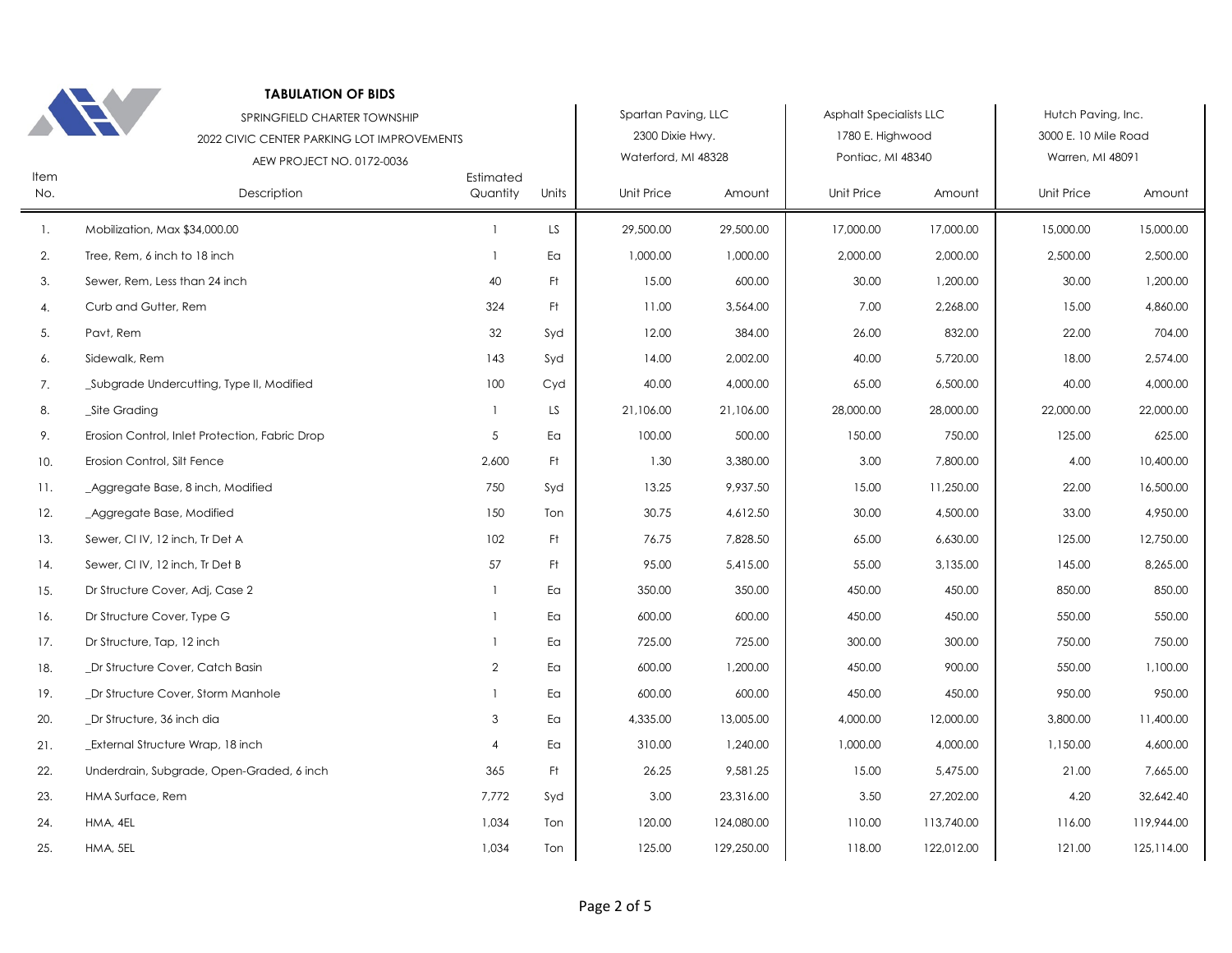|             | <b>TABULATION OF BIDS</b><br>SPRINGFIELD CHARTER TOWNSHIP<br>2022 CIVIC CENTER PARKING LOT IMPROVEMENTS<br>AEW PROJECT NO. 0172-0036 |                              |       | Spartan Paving, LLC<br>2300 Dixie Hwy.<br>Waterford, MI 48328 |            | Asphalt Specialists LLC<br>1780 E. Highwood<br>Pontiac, MI 48340 |            | Hutch Paving, Inc.<br>3000 E. 10 Mile Road<br>Warren, MI 48091 |            |
|-------------|--------------------------------------------------------------------------------------------------------------------------------------|------------------------------|-------|---------------------------------------------------------------|------------|------------------------------------------------------------------|------------|----------------------------------------------------------------|------------|
| Item<br>No. | Description                                                                                                                          | Estimated<br>Quantity        | Units | Unit Price                                                    | Amount     | Unit Price                                                       | Amount     | Unit Price                                                     | Amount     |
| 26.         | Lane Tie, Epoxy Anchored                                                                                                             | 30                           | Ea    | 15.00                                                         | 450.00     | 12.00                                                            | 360.00     | 250.00                                                         | 7,500.00   |
| 27.         | Curb and Gutter, Conc, Det F4                                                                                                        | 279                          | Ft    | 30.00                                                         | 8,370.00   | 36.00                                                            | 10,044.00  | 32.00                                                          | 8,928.00   |
| 28.         | _Curb and Gutter, Conc, Det F4, Modified                                                                                             | 361                          | Ft.   | 30.00                                                         | 10,830.00  | 36.00                                                            | 12,996.00  | 35.00                                                          | 12,635.00  |
| 29.         | Detectable Warning Surface                                                                                                           | 10 <sup>°</sup>              | Ft.   | 50.00                                                         | 500.00     | 90.00                                                            | 900.00     | 45.00                                                          | 450.00     |
| 30.         | _Curb-Face Sidewalk, Conc                                                                                                            | 48                           | Sft   | 12.00                                                         | 576.00     | 40.00                                                            | 1,920.00   | 18.00                                                          | 864.00     |
| 31.         | _Sidewalk Ramp, Conc, 6 inch                                                                                                         | 64                           | Sft   | 12.00                                                         | 768.00     | 40.00                                                            | 2,560.00   | 9.50                                                           | 608.00     |
| 32.         | _Sidewalk, Conc, 4 inch, Modified                                                                                                    | 1,323                        | Sft   | 8.00                                                          | 10,584.00  | 13.00                                                            | 17,199.00  | 6.00                                                           | 7,938.00   |
| 33.         | Post, Steel, 3 lb                                                                                                                    | 84                           | Ft.   | 17.00                                                         | 1,428.00   | 12.00                                                            | 1,008.00   | 8.00                                                           | 672.00     |
| 34.         | Sign, Type III, Rem                                                                                                                  | 5                            | Eα    | 22.00                                                         | 110.00     | 42.00                                                            | 210.00     | 125.00                                                         | 625.00     |
| 35.         | Sign, Type IIIA                                                                                                                      | 10                           | Sft   | 17.00                                                         | 170.00     | 48.00                                                            | 480.00     | 8.00                                                           | 80.00      |
| 36.         | Pavt Mrkg, Waterborne, 2nd Application, 4 inch, Yellow                                                                               | 2,208                        | Ft    | 0.20                                                          | 441.60     | 0.50                                                             | 1,104.00   | 0.50                                                           | 1,104.00   |
| 37.         | Pavt Mrkg, Waterborne, for Rest Areas, Parks, and Lots, 4 inch, Blue                                                                 | 375                          | Ft    | 0.55                                                          | 206.25     | 0.50                                                             | 187.50     | 0.75                                                           | 281.25     |
| 38.         | Pavt Mrkg, Waterborne, for Rest Areas, Parks, and Lots, 4 inch, Yellow                                                               | 2,208                        | Ft.   | 0.20                                                          | 441.60     | 0.30                                                             | 662.40     | 0.50                                                           | 1,104.00   |
| 39.         | _Pavt Mrkg, Waterborne, 12 Inch, Crosswalk                                                                                           | 120                          | Ft.   | 1.55                                                          | 186.00     | 3.50                                                             | 420.00     | 2.25                                                           | 270.00     |
| 40.         | Pavt Mrkg, Waterborne, 2nd Application 4 inch, Blue                                                                                  | 375                          | Ft.   | 0.55                                                          | 206.25     | 0.30                                                             | 112.50     | 0.50                                                           | 187.50     |
| 41.         | _Pavt Mrkg, Waterborne, 2nd Application, 12 Inch, Crosswalk                                                                          | 120                          | Ft    | 1.55                                                          | 186.00     | 2.50                                                             | 300.00     | 2.00                                                           | 240.00     |
| 42.         | Pavt Mrkg, Waterborne, 2nd Application, Accessible Sym, Blue                                                                         | 6                            | Ea    | 4.00                                                          | 24.00      | 45.00                                                            | 270.00     | 75.00                                                          | 450.00     |
| 43.         | _Pavt Mrkg, Waterborne, Accessible Sym, Blue                                                                                         | 6                            | Eα    | 4.00                                                          | 24.00      | 45.00                                                            | 270.00     | 75.00                                                          | 450.00     |
| 44.         | _Traffic Control and Maintenance                                                                                                     | $\mathbf{1}$                 | LS    | 3,500.00                                                      | 3,500.00   | 5,000.00                                                         | 5,000.00   | 5,000.00                                                       | 5,000.00   |
| 45.         | Water, Sodding/Seeding                                                                                                               | 20                           | Unit  | 75.00                                                         | 1,500.00   | 25.00                                                            | 500.00     | 500.00                                                         | 10,000.00  |
| 46.         | Site Restoration and Cleanup                                                                                                         | 1                            | LS    | 9,600.00                                                      | 9,600.00   | 17,000.00                                                        | 17,000.00  | 5,500.00                                                       | 5,500.00   |
| 47.         | Audio Visual Record of Construction Area                                                                                             | $\mathbf{1}$                 | LS.   | 1,000.00                                                      | 1,000.00   | 5,500.00                                                         | 5,500.00   | 1,500.00                                                       | 1,500.00   |
|             |                                                                                                                                      | <b>TOTAL AMOUNT BID   \$</b> |       |                                                               | 448,878.45 | \$                                                               | 463,567.40 | \$.                                                            | 478,280.15 |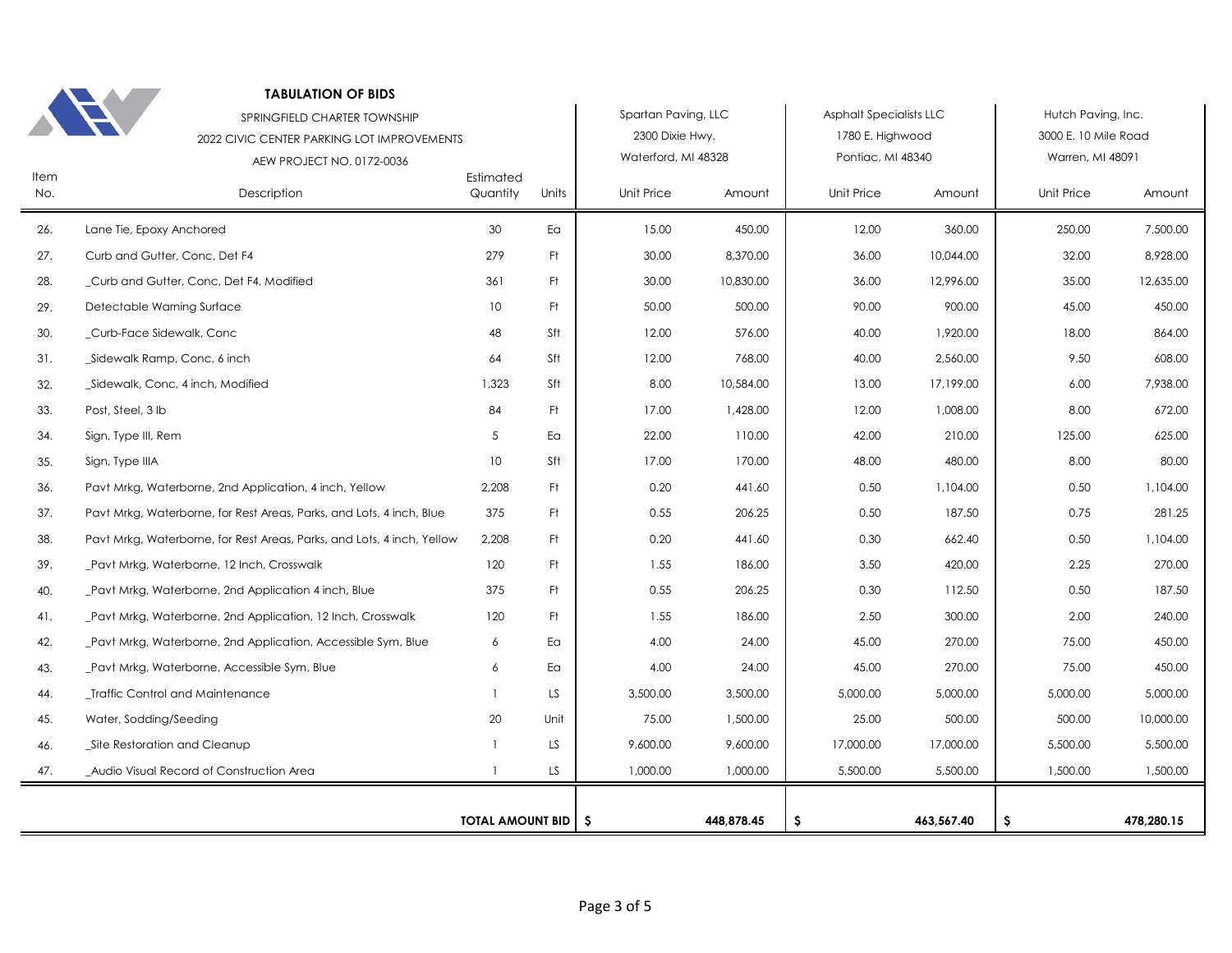| ٠ |  |
|---|--|

## **TABULATION OF BIDS**

|             | SPRINGFIELD CHARTER TOWNSHIP<br>2022 CIVIC CENTER PARKING LOT IMPROVEMENTS<br>AEW PROJECT NO. 0172-0036 |                       |       | Nagle Paving Company<br>39525 West 13 Mile Road<br>Novi, MI 48377 |            | F. Allied Construction Company, Inc.<br>P.O. Box 1290<br>Clarkston, MI 48346 |            |
|-------------|---------------------------------------------------------------------------------------------------------|-----------------------|-------|-------------------------------------------------------------------|------------|------------------------------------------------------------------------------|------------|
| Item<br>No. | Description                                                                                             | Estimated<br>Quantity | Units | Unit Price                                                        | Amount     | Unit Price                                                                   | Amount     |
| 1.          | Mobilization, Max \$34,000.00                                                                           | $\mathbf{1}$          | LS.   | 24,000.00                                                         | 24,000.00  | 30,000.00                                                                    | 30,000.00  |
| 2.          | Tree, Rem, 6 inch to 18 inch                                                                            | $\mathbf{1}$          | Eα    | 1,000.00                                                          | 1,000.00   | 750.00                                                                       | 750.00     |
| 3.          | Sewer, Rem, Less than 24 inch                                                                           | 40                    | Ft.   | 25.00                                                             | 1,000.00   | 20.00                                                                        | 800.00     |
| 4.          | Curb and Gutter, Rem                                                                                    | 324                   | Ft.   | 12.00                                                             | 3,888.00   | 20.00                                                                        | 6,480.00   |
| 5.          | Pavt, Rem                                                                                               | 32                    | Syd   | 27.00                                                             | 864.00     | 20.00                                                                        | 640.00     |
| 6.          | Sidewalk, Rem                                                                                           | 143                   | Syd   | 18.00                                                             | 2,574.00   | 15.00                                                                        | 2,145.00   |
| 7.          | Subgrade Undercutting, Type II, Modified                                                                | 100                   | Cyd   | 90.00                                                             | 9,000.00   | 82.00                                                                        | 8,200.00   |
| 8.          | _Site Grading                                                                                           | 1                     | LS    | 40,000.00                                                         | 40,000.00  | 40,000.00                                                                    | 40,000.00  |
| 9.          | Erosion Control, Inlet Protection, Fabric Drop                                                          | 5                     | Ea    | 120.00                                                            | 600.00     | 100.00                                                                       | 500.00     |
| 10.         | Erosion Control, Silt Fence                                                                             | 2,600                 | Ft    | 1.75                                                              | 4,550.00   | 3.50                                                                         | 9,100.00   |
| 11.         | Aggregate Base, 8 inch, Modified                                                                        | 750                   | Syd   | 15.00                                                             | 11,250.00  | 18.00                                                                        | 13,500.00  |
| 12.         | _Aggregate Base, Modified                                                                               | 150                   | Ton   | 32.00                                                             | 4,800.00   | 38.50                                                                        | 5,775.00   |
| 13.         | Sewer, CI IV, 12 inch, Tr Det A                                                                         | 102                   | Ft.   | 80.00                                                             | 8,160.00   | 80.00                                                                        | 8,160.00   |
| 14.         | Sewer, CI IV, 12 inch, Tr Det B                                                                         | 57                    | Ft    | 75.00                                                             | 4,275.00   | 80.00                                                                        | 4,560.00   |
| 15.         | Dr Structure Cover, Adj, Case 2                                                                         | 1                     | Ea    | 500.00                                                            | 500.00     | 600.00                                                                       | 600.00     |
| 16.         | Dr Structure Cover, Type G                                                                              | 1                     | Ea    | 1,600.00                                                          | 1,600.00   | 750.00                                                                       | 750.00     |
| 17.         | Dr Structure, Tap, 12 inch                                                                              | -1                    | Ea    | 1,000.00                                                          | 1,000.00   | 225.00                                                                       | 225.00     |
| 18.         | _Dr Structure Cover, Catch Basin                                                                        | $\overline{2}$        | Ea    | 1,200.00                                                          | 2,400.00   | 980.00                                                                       | 1,960.00   |
| 19.         | _Dr Structure Cover, Storm Manhole                                                                      | 1                     | Ea    | 1,200.00                                                          | 1,200.00   | 980.00                                                                       | 980.00     |
| 20.         | _Dr Structure, 36 inch dia                                                                              | 3                     | Ea    | 4,400.00                                                          | 13,200.00  | 4,400.00                                                                     | 13,200.00  |
| 21.         | External Structure Wrap, 18 inch                                                                        | $\overline{4}$        | Eα    | 950.00                                                            | 3,800.00   | 325.00                                                                       | 1,300.00   |
| 22.         | Underdrain, Subgrade, Open-Graded, 6 inch                                                               | 365                   | Ft    | 25.00                                                             | 9,125.00   | 26.00                                                                        | 9,490.00   |
| 23.         | HMA Surface, Rem                                                                                        | 7,772                 | Syd   | 5.30                                                              | 41,191.60  | 7.20                                                                         | 55,958.40  |
| 24.         | HMA, 4EL                                                                                                | 1,034                 | Ton   | 122.00                                                            | 126,148.00 | 122.00                                                                       | 126,148.00 |
| 25.         | HMA, 5EL                                                                                                | 1,034                 | Ton   | 130.00                                                            | 134,420.00 | 126.00                                                                       | 130,284.00 |